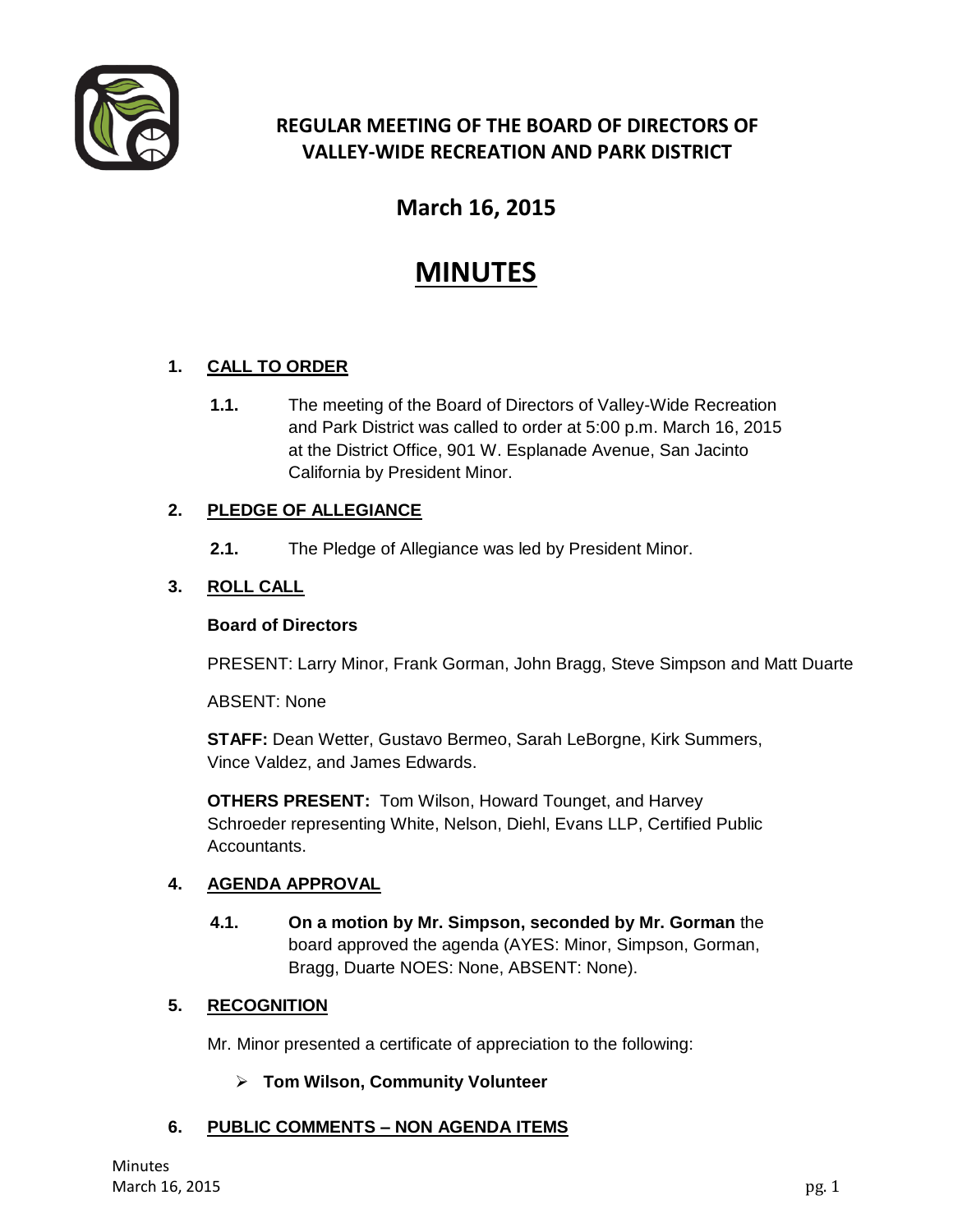**6.1** Howard Tounget commented he is amazed of those running meetings and don't know the rules of the Brown Act and what is defined as a meeting. Mr. Tounget proceeded to recite the Brown Act.

# **7. BOARD COMMENTS**

**7.1.** Mr. Duarte commented he attended the little league ceremonies at Wheatfield Park. Mr. Duarte gave kudos to the staff, as he understands there is a lot of work that goes into organizing such events. Mr. Duarte also briefly gave his thoughts on public comments, Mr. Duarte commented that we live in a great country and we offer the citizens the right to free speech, public comment can be very valuable to the community and to the Board. Mr. Duarte stated when public comments evolve into personal attacks it is a disservice, and the commenters lose appeal. Mr. Duarte also mentioned he will always encourage public speech but should be known that if people don't have respect for our Board and their time, it is a disrespect to our government in general.

# **8. VALLEY- WIDE CHECK LIST**

**8.1. On a motion by Mr. Simpson, seconded by Mr. Bragg,** the board approved Valley-Wide Clearing Account Check List for February 2015: 76551-76971 (AYES: Minor, Simpson, Gorman, Bragg, Duarte NOES: None, ABSENT: None).

# **9. FINANCIAL STATEMENTS FOR FEBRUARY 2015.**

**9.1** The Financial Statements were received and filled.

# **10. PRESENTATION**

**10.1.** James Edwards, Recreation Supervisor at James Simpson Memorial Center, gave a brief presentation on the history, the diverse classes offered to the community, and the increase in participants at the facility.

#### **11. CONSENT CALENDAR**

*These items are considered routine in nature and will be approved with one motion.* 

Public Comment: Mr. Tounget commented that his public comment on item 12 was not recorded in the Minutes.

 $\triangleright$  The Board tabled the Minutes of the February 23, 2015 Regular Meeting for April 20, 2015.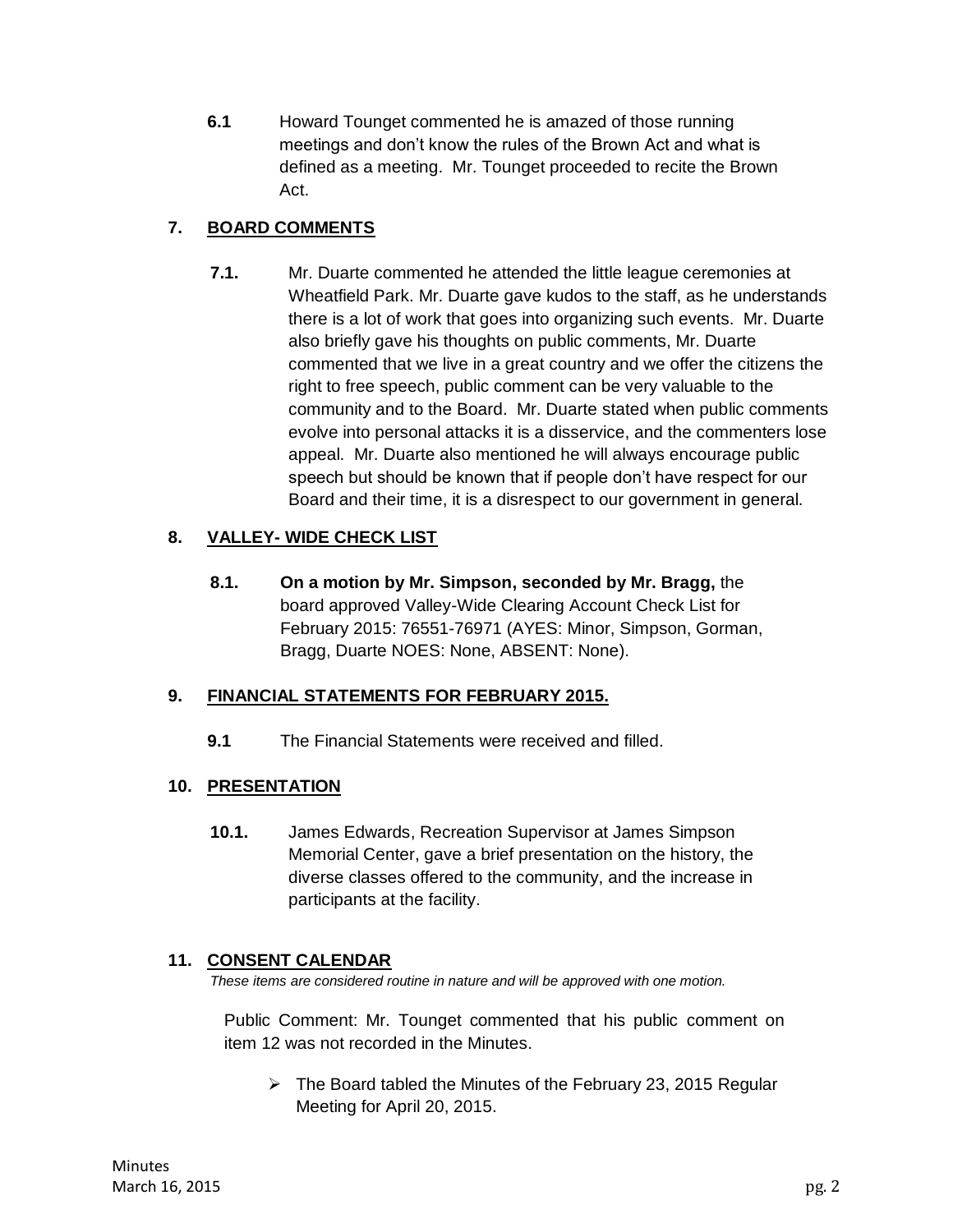#### **12. OLD BUSINESS**

#### **12.1. 2013/2014 Audit Report**

Public comment: Mr. Tounget commented the District is comingling District's money with the operations with Menifee West. Mr. Tounget also had questions regarding the Valley-Wide foundation in the Audit Report and recited pages in the report.

Mr. Duarte commented he is aware of Mr. Tounget's tactics, and saw how he treated the clerk of the Board at last month's meeting, by throwing paperwork at her. Mr. Duarte also stated he reviewed Mr. Toungets Board questionnaire, and if Mr. Toungets goal was to be considered a joke he succeeded. Mr. Duarte hopes that type of conduct would seize in the future.

 $\triangleright$  Presentation and review of the 2013/2014 Audit Report from White, Nelson, Diehl, Evans LLP, Certified Public Accountants was reviewed and filed.

**On a motion by Mr. Simpson, seconded by Mr. Bragg**  the Board approved the Audit Report (AYES: Minor, Simpson, Gorman, Bragg, Duarte NOES: None, ABSENT: None).

#### **12.2. Annual Organizational Meeting**

Public comment: Mr. Tounget commented he would like the President of the Board to recuse himself from any nominations, based on your current situation with the state of California, I think this Board needs a better representative than yourself.

Mr. Simpson commented if our Auditors think we are doing good and we've done good for the last few years, Mr. Tounget must be mistaken.

President Minor conducted the election for officers of the Valley-Wide Recreation and Park District Board of Directors.

#### **President**

**Call for nominations** 

Mr. Minor called for nominations for the office of Board President.

**On a motion by Mr. Gorman, second by Mr. Simpson** the Board nominated Larry Minor as President.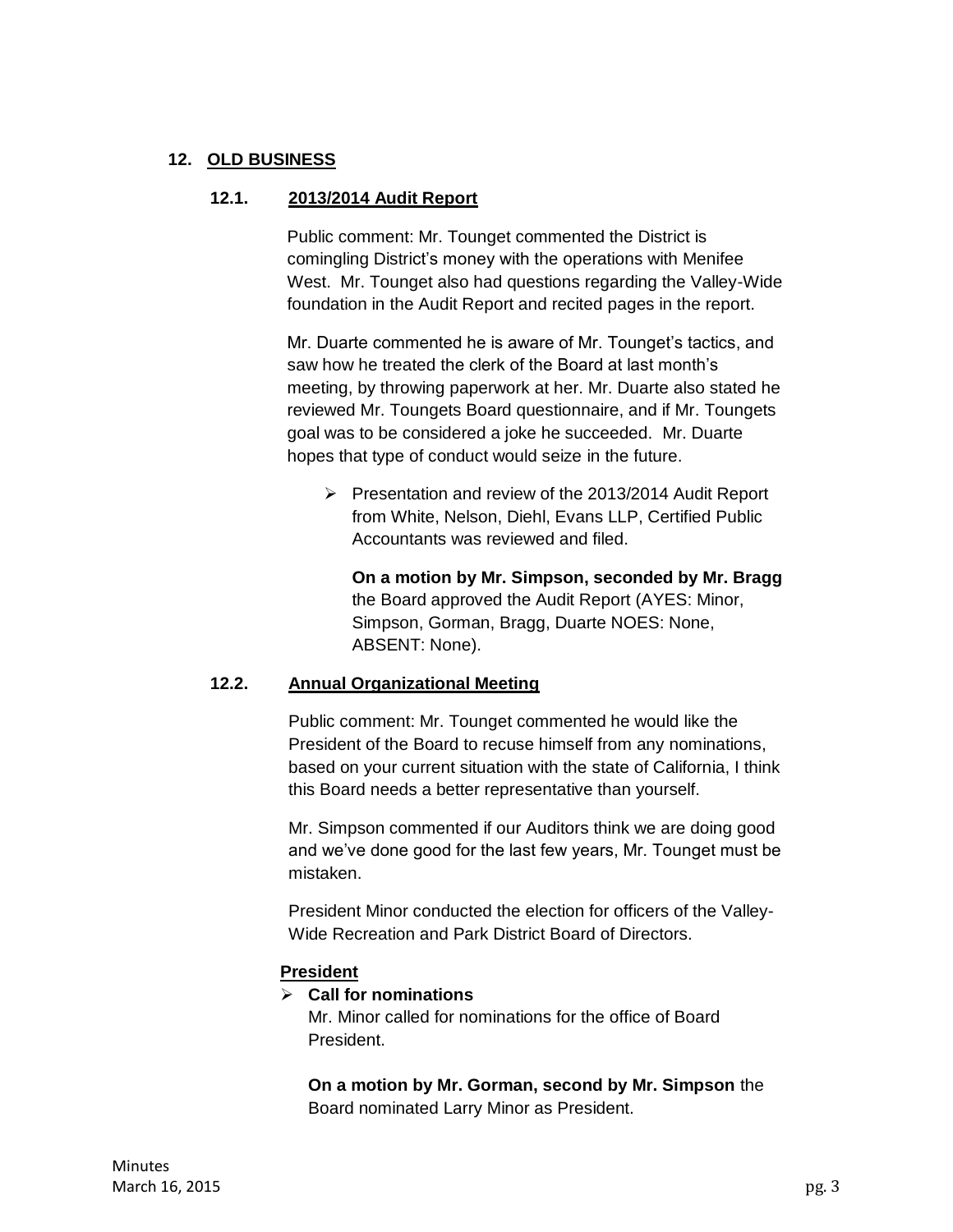#### **Close nominations**

No other nominations were made.

#### **Vote**

#### **On a motion by Mr. Gorman, second by Mr. Simpson** Board member Larry Minor was voted in favor as President of the Board (AYES: Minor, Simpson, Gorman, Bragg, Duarte NOES: None, ABSENT: None).

#### **Vice President**

#### **Call for nominations**

President Minor called for nominations for the office of Vice President

**On a motion by Mr. Simpson, second by Mr. Gorman**, the Board nominated Matt Duarte as Vice President.

#### **Close nominations**

No other nominations were made.

**Vote**

#### **On a motion by Mr. Gorman, second by Mr. Simpson,**  Board member Matt Duarte was voted for in favor as Vice

President of the Board (AYES: Minor, Simpson, Gorman, Bragg, Duarte NOES: None, ABSENT: None).

#### **Secretary**

# **Call for nominations**

President Minor called for nominations for the office of Secretary.

#### **On a motion by Mr. Simpson, second by Mr. Gorman** the Board nominated John Bragg as Secretary.

#### **Close Nominations**

No other nominations were made.

**Vote** 

**On a motion by Mr. Simpson, second by Mr. Gorman**  Board member John Bragg was voted in favor as Secretary (AYES: Minor, Simpson, Gorman, Bragg, Duarte NOES: None, ABSENT: None).

#### **Appoint the General Manager as Board's Treasurer**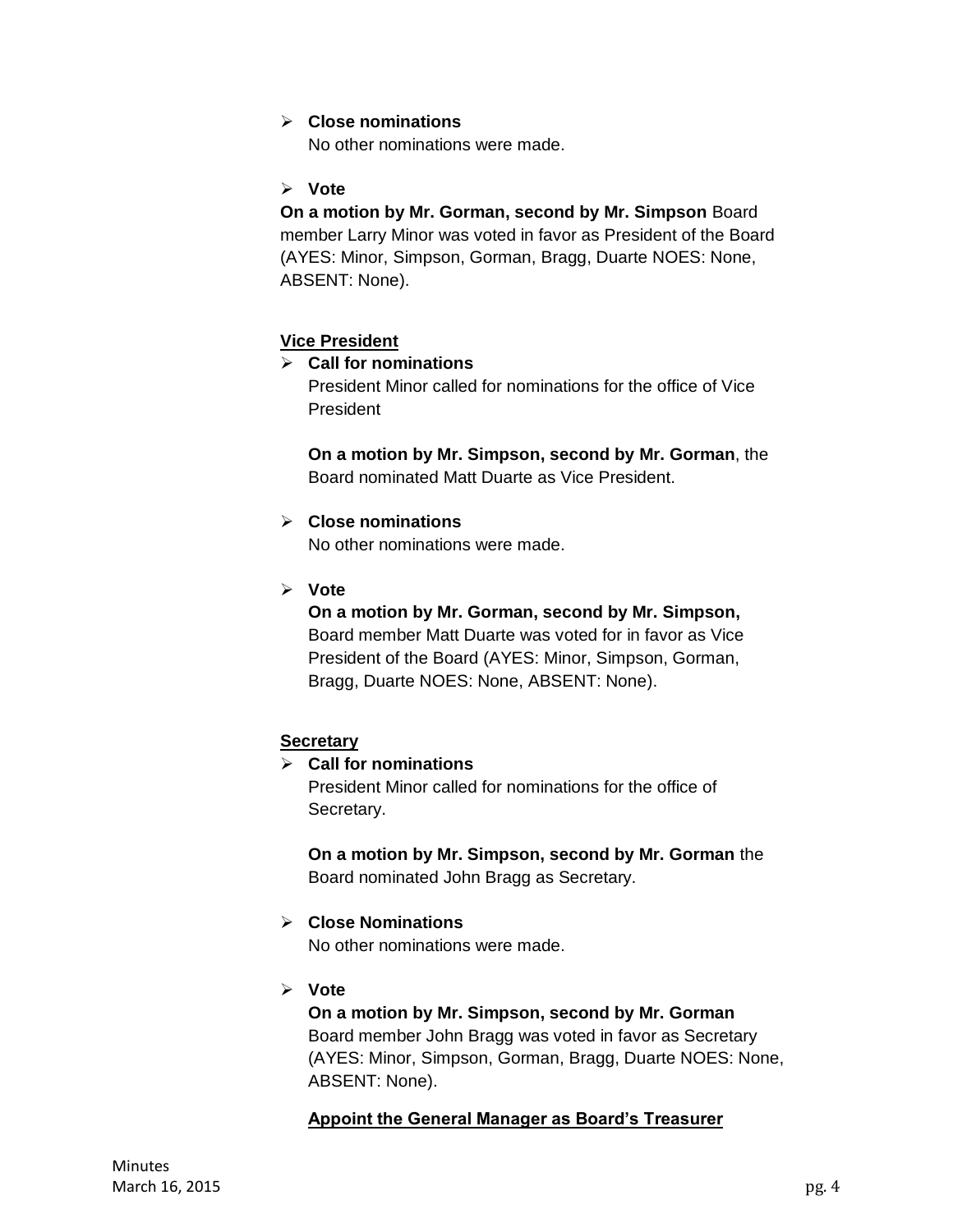**Vote**

**On a motion my Mr. Duarte, seconded by Mr. Simpson** the Board appointed Dean Wetter as Board Treasurer (AYES: Minor, Simpson, Gorman, Bragg, Duarte NOES: None, ABSENT: None).

#### **13. NEW BUSINESS**

#### **13.1. Appoint Board Secretary for Remainder of Current Fiscal Year**

#### **Secretary**

#### **Call for nominations**

President Minor called for nominations for the office of Secretary.

**On a motion by Mr. Gorman, second by Mr. Simpson** the Board nominated John Bragg as Secretary.

#### **Close Nominations**

No other nominations were made.

**Vote** 

**On a motion by Mr. Gorman, second by Mr. Simpson**  Board member John Bragg was voted in favor as Secretary (AYES: Minor, Simpson, Gorman, Bragg, Duarte NOES: None, ABSENT: None).

#### **13.2. Appoint Personnel and Finance/Budget Committee Member for Remainder of Current Fiscal Year**

- $\triangleright$  President Minor appointed Valley-Wide Board of Directors to the following committees:
- **Planning Committee** Frank Gorman and Larry Minor
- **Personnel Committee** John Bragg and Steve Simpson
- **Finance Committee** Frank Gorman and Matt Duarte

Mr. Gorman would like to set up a Finance Committee meeting in the near future.

#### **14. ITEMS FOR BOARD INFORMATION AND DISCUSSION**

**14.1.** General Managers Reports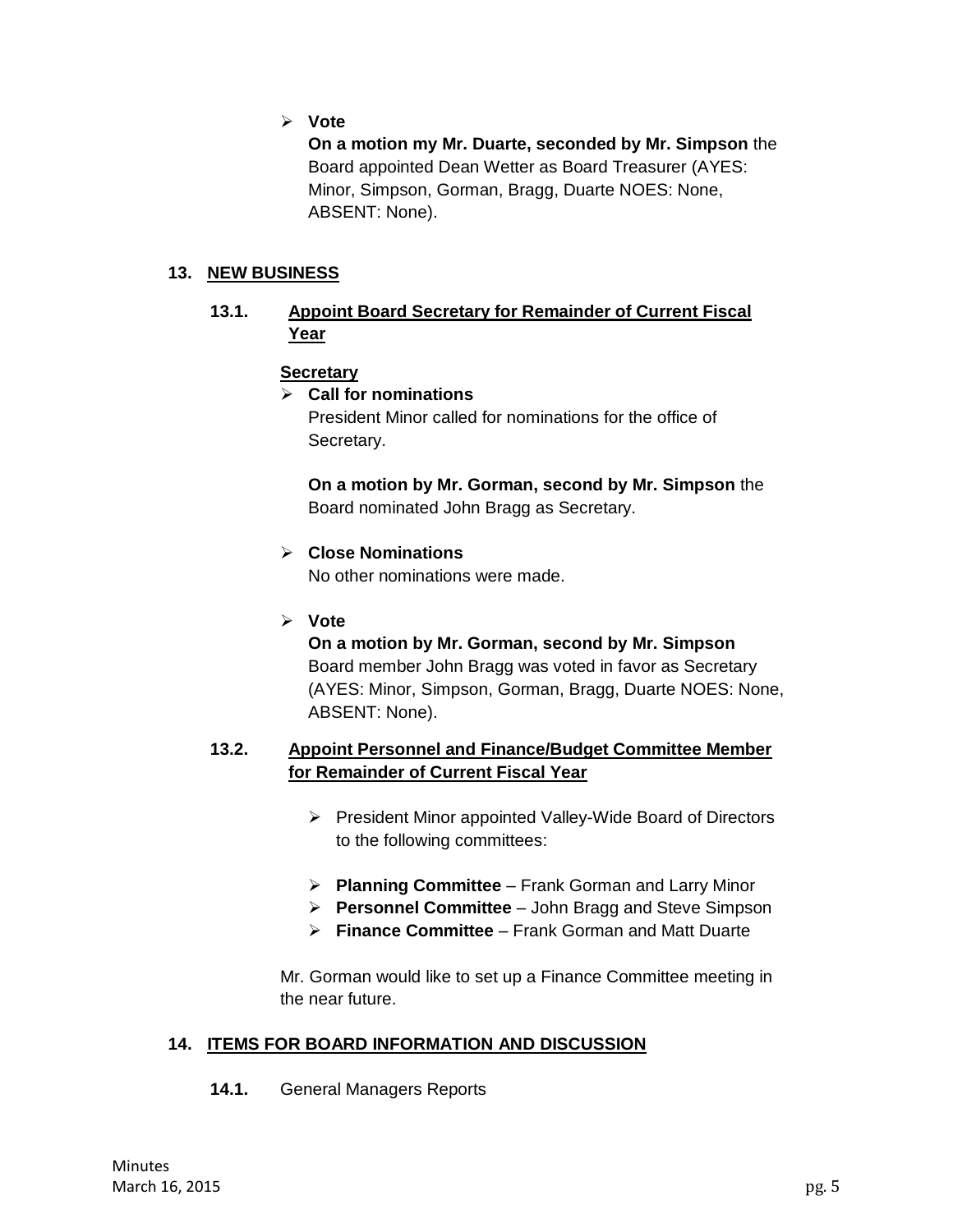- Mr. Wetter announced the June 15, 2015 Board of Directors meeting will be held at the Wheatfield Community Center in Menifee.
- $\triangleright$  Mr. Wetter also gave a brief update on upcoming events.

# **15. STAFF REPORTS**

- $\triangleright$  The Board received the following rec reports:
- **15.1.** Sport Center
- **15.2.** Trips & Excursions
- **15.3.** Valle Vista
- **15.4.** Menifee
- **15.5.** Winchester
- **15.6.** Diamond Valley
- **15.7.** French Valley
- **15.8.** Romoland
- **15.9.** Simpson Center
- **15.10.** Lazy Creek
- **15.11.** Kay Ceniceros

#### **16. NEWSPAPER ARTICLES**

**16.1.** The Board received all Valley-Wide Recreation newspaper publications for the Month of February.

#### **17. EXECUTIVE SESSION**

Mr. Tounget commented he is glad Valley-Wide has a lawyer on the Board, referred to the Brown Act previously, Mr. Tounget asked for clarification regarding which item the Board will be discussing in executive session.

The Board entered into executive session at 6:05 p.m. regarding the following:

**17.1** Conference with Legal Counsel – Anticipated Litigation Government Code Sec 54956.9(d)(4); potential litigation: one case.

The Board closed executive session and reopened the meeting at 7:15 p.m. with nothing to report.

#### **18. ADJOURNMENT**